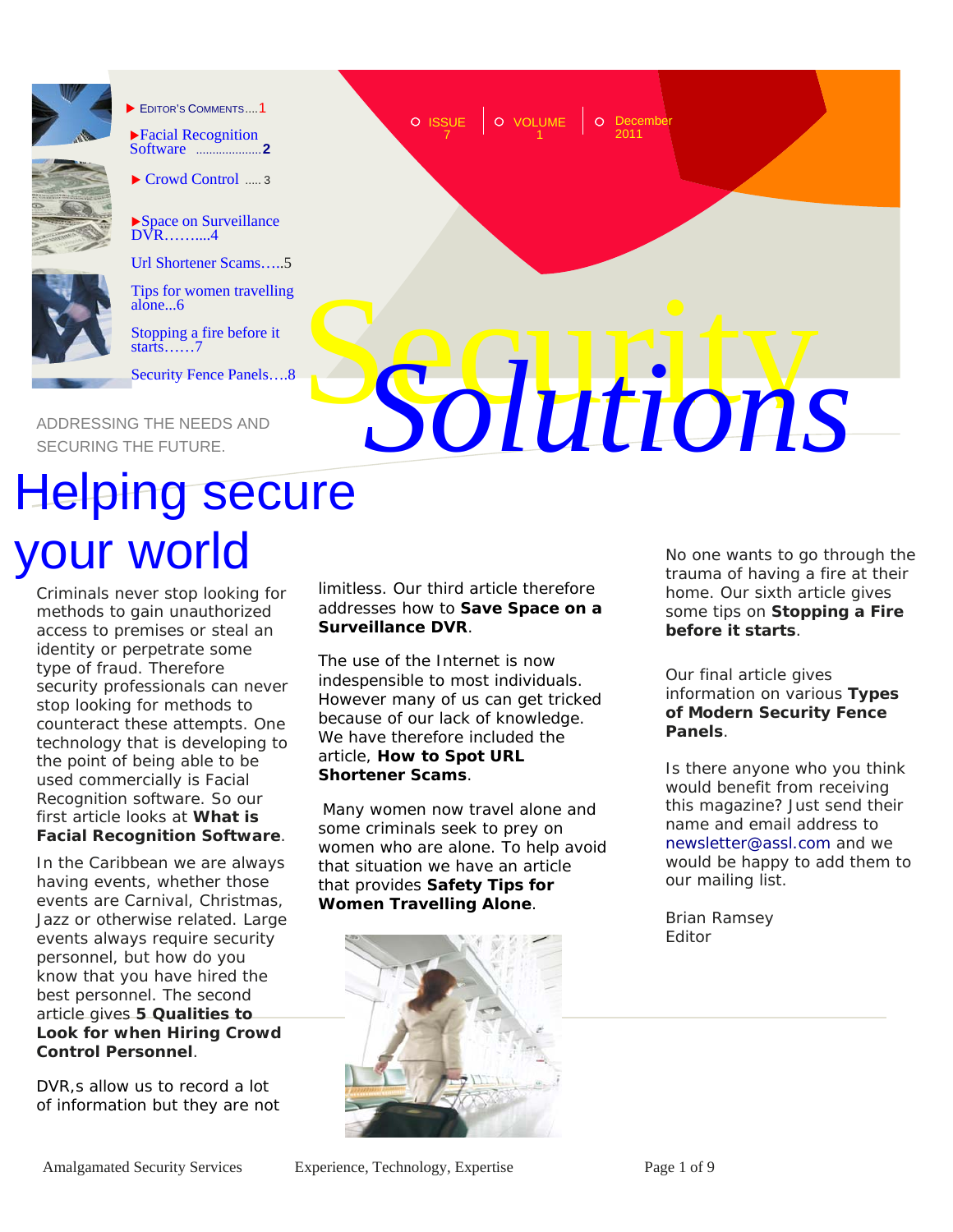## <span id="page-1-0"></span>**What Is Facial Recognition Software?**

#### By Steve Mike Levy

Facial recognition software used to be fodder for sci-fi and futuristic type movies. No one thought that while watching these shows that the technology demonstrated within would be a reality in the not too distant future. However, its time has come with more mainstream businesses implementing this technology with its heightened security. Face recognition access control systems are the next step up in higher security.

What is face recognition? Face recognition software works by creating a digital representation of a person's facial image. It does this by closely analyzing the structure of the face using features such as nose, cheekbones, lips, and eyes. Essentially it builds a detailed map of the angles, lines and features of the face and then converts it to a file containing all of the information that was gathered during the verification process where the face was associated with the person being added for access. The face is mapped out in detail during this process so that an incorrect match or false denial is minimized.

Facial identification uses one of two methods to establish identity. The first is geometric where

distinguishable characters are compared. The second, which is photometric, uses an analytical way of converting the features of the face to a numeric value. This value is then compared to the templates stored within a database. The identity of a person is first established when they are entered into the system. Pictures are taken from several different angles to establish a clear map of the features of the face. This is then entered into the system. When the person then requests access, the system will compare the value it sees with the values that it knows are allowed to have access.



A large advantage to face recognition software is that it eliminates human error to a large degree. Someone can try and talk a security guard into allowing access, or reproduce an access card. However, for obvious reasons, it would be difficult to duplicate someone else's facial features. Even identical twins have subtle differences that are picked up by the software. These subtle differences are what make the software hard to trick or fool. When you consider the many nuances of someone's face, including their expressions, it becomes obvious why this would be so difficult to get past a facial

recognition access control system.

Facial recognition software is a bit more expensive up front but can offer savings over the long term. There's no need to maintain and replace access cards. Access cards can be lost or stolen which requires more administrative maintenance as well as the additional cost of replacing the cards. Without having to have someone to maintain the cards, or pay for new ones, it soon becomes evident that excess cost is being eliminated. Additionally, access will never fall into the wrong hands by theft or loss. When an employee leaves their employment, keys and access badges are not always turned in. Using a person's face to gain access means that business owners will never worry about where their access badge or keys ended up. This provides a much easier way for a business to maintain security.

Identity theft has become a major concern in the modern age. By simply gaining access to someone's pertinent information such as date of birth and social security number, thieves are then free to open lines of credit at will using this person's information. This can devastate an individual both professionally and financially and often takes quite a bit of time to resolve. With the use of face recognition software, would be thieves are going to find it increasingly difficult to assume someone's identity and credit rating. Many people are unaware that identity theft has occurred until they either begin to get the bills, or they apply for credit themselves and are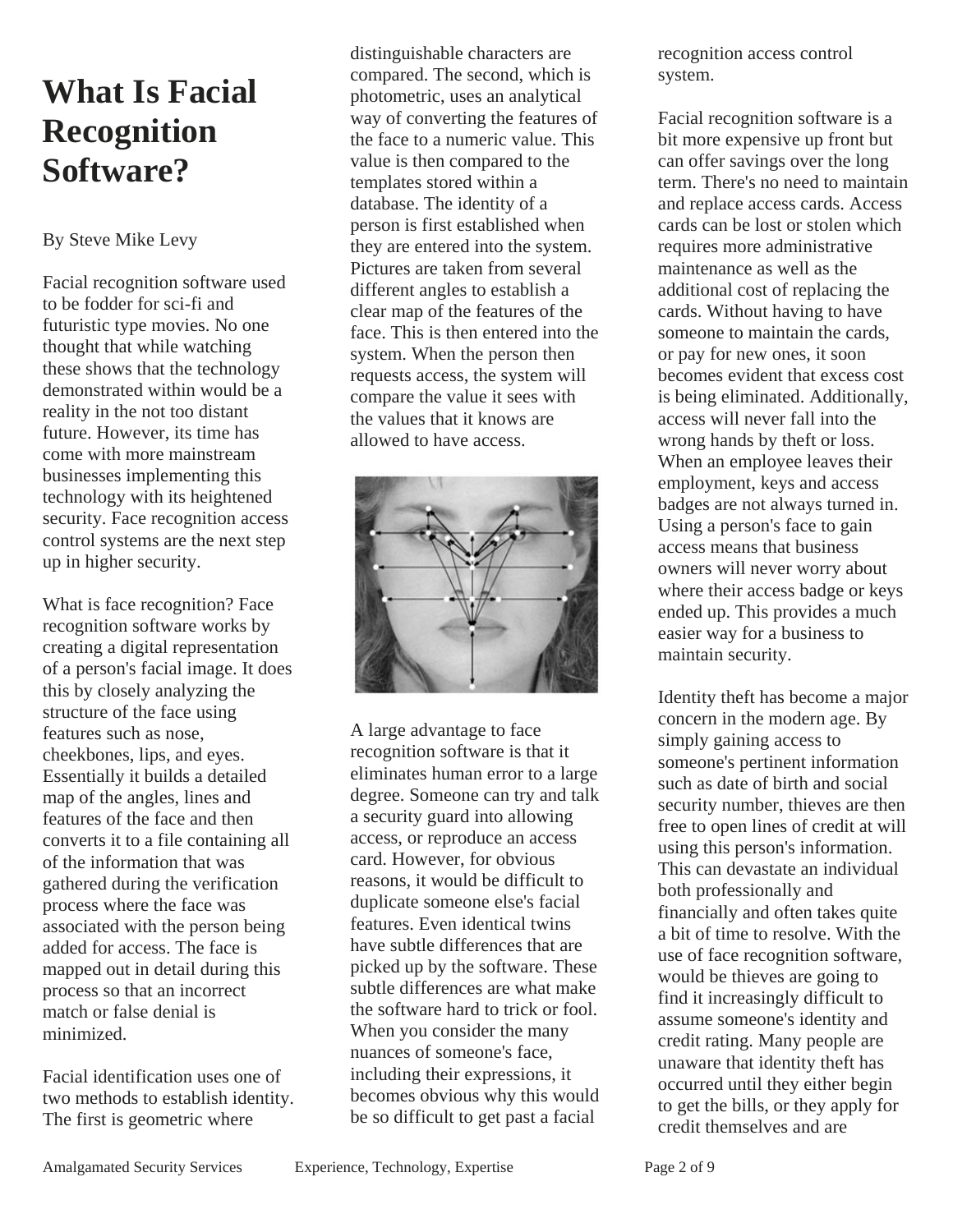<span id="page-2-0"></span>declined for excessive or bad credit. With facial identification, it would be difficult for someone other than the actual person to be able to use social security numbers or information that isn't legitimately theirs. Face recognition software has many promising uses for the future. Major credit card companies are experimenting with ways to use it to establish a card holder's identity before being allowed to purchase. This minimizes the substantial losses to both credit card companies and consumers that occur each year.

Biometric security is becoming more widely available to the general public. Limited to government agencies in recent years, it was simply to cost prohibitive for most businesses to implement. Much like DVD players, microwaves and other electronics that were very expensive in the beginning, the price of facial recognition software has begun to drop, allowing more people to implement this efficient security strategy.



A facial recognition access control system can provide any business with enhanced security and minimal operating costs. This new age technology has now taken its place as standard among preferred access security systems and is sure to continue to be well into the future.

As a self proclaimed expert on all the newest technology with respect to Security Systems, I have posted many more articles at:

http://SecuritySystemsNetwork.c om

I have also found this to be a wonderful resource for those in the market for a new Business Phone System. To read more on this subject or to find a local company to assist you with your Business Systems needs, I suggest you check out another one of my articles at: http://SecuritySystemsNetwork.c om/choosing\_an\_access\_control \_system.php

Article Source: EzineArticles.com

### **5 Qualities to Look for to Know You've Hired the Best Crowd Control Personnel**

By Grant Heanes Crowd control is critical to keeping people, equipment and property safe during large congregations such as conventions, concerts, rallies, demonstrations and conferences. It is also important for maintaining peace and order within establishments such as corporate buildings, malls and department stores. But how do you know you've hired the best crowd control personnel? Here are 5 key qualities to look for:

#### *Training and license*

Crowd control personnel work in a specialized industry. Before hiring one, always check what type of training he or she has undergone and what type of license he or she holds. To comply with existing laws and regulations, anyone working in security and has the ability to control the crowd is required to undergo a specified number of hours of training and practice in order to ensure that they know what their job entails.

Training Knowledge useful abilities. useful approved co packbone<br>quired for a tr

#### *Background and experience*  Another key quality to look for is experience. The type of work these people do entails a lot of responsibilities. Very often, they need to perform several tasks at once, acting as security, contact persons and PR officers. The multi-layered responsibilities of controlling crowd requires someone who has a good understanding of their job and what they are supposed to do in certain situations, something that only an experienced individual will be able to successfully perform.

#### *Ability to impose rules and regulations*

Security guards are those who have strong leadership abilities. Very often, security personnel will have to implement strict rules and regulations in order to ensure crowd safety. As leaders,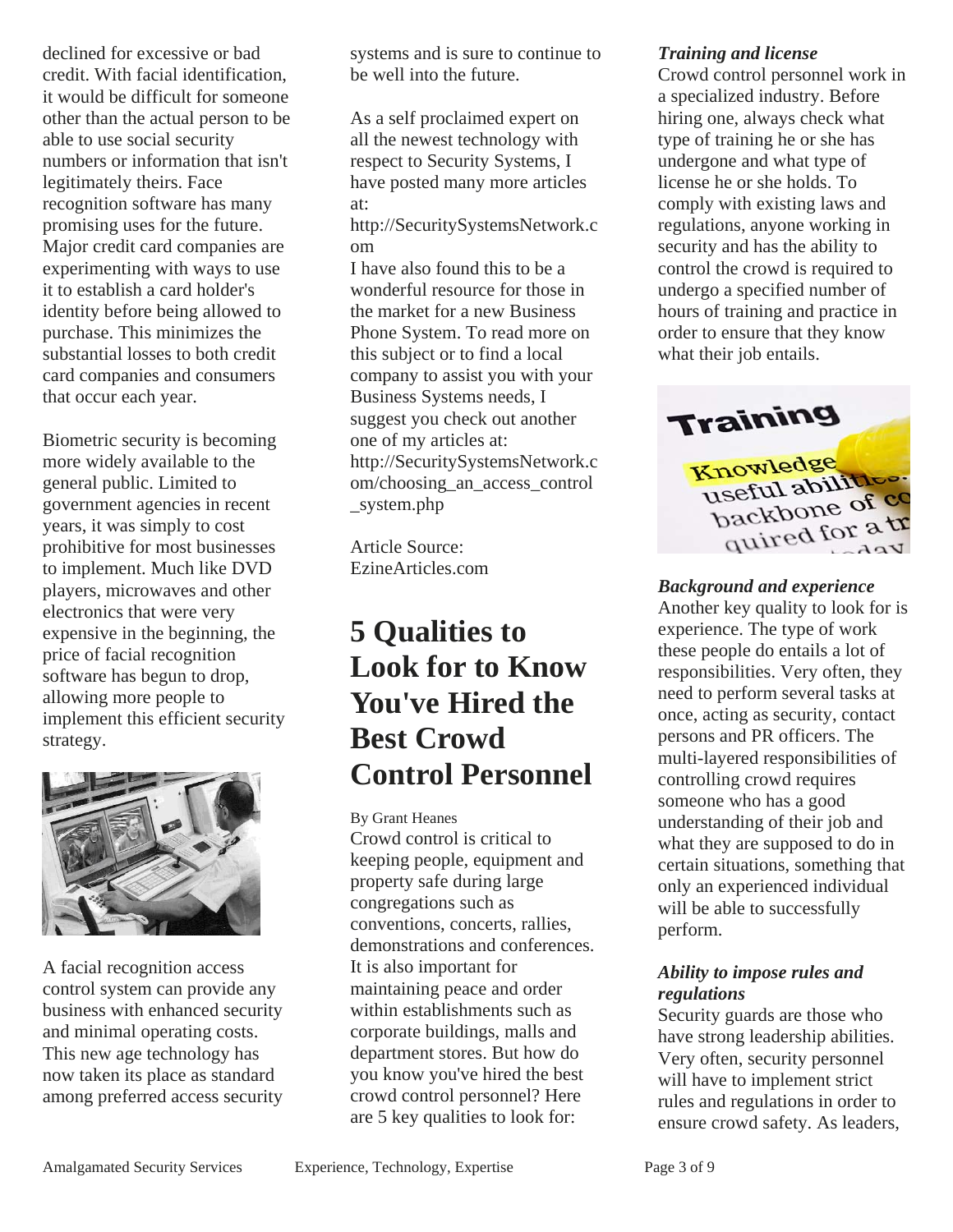<span id="page-3-0"></span>they need to convince people that these rules should be followed in order to avoid problems and threats. Someone who is unable to make crowds believe in him or her will not be effective in ensuring that safety procedures are in place.



*Excellent communication skills*  They must be able to communicate well with people. Having good to excellent written and speaking skills is ideal because it helps them provide information in a clear and understandable manner. This skill is critical especially in tense situations where people tend to

be nervous or excitable. If the process of communication is clear, people are less likely to react in a negative manner.

#### *Calmness and ability to think straight in emergency situations*

You'll know that you hired the best crowd control personnel if they are calm and capable of performing their duties in spite of the noise and chaos surrounding them. Calmness is also an important quality since it translates well to the crowd. if the security personnel can think straight, he or she is not likely to make costly mistakes. Article Source: EzineArticles.com

### **Save Space On Your Surveillance DVR**

By Christian M Gillman

Being able to view surveillance footage from days, weeks, or even months past is sometimes a huge necessity. So the question is; what can you do to make sure that you're getting the most use and longevity out of your DVR's hard drive? There are a few different key settings that can be adjusted to extend and get the most recording time out of your DVR.

#### Motion Detection

Motion detection is exactly what it sounds like; and that is your DVR's ability to start recording its footage when it detects motion in front of your surveillance cameras. This is a huge space saving feature for your DVR in comparison to recording constantly, which can eat through a hard drive rather quickly depending on the number of security cameras you have.

#### Pre-Buffer

If you are using motion detection on your DVR, it will generally have a pre-buffer setting which will keep a constant 5 - 10 second recording that is cycling through the DVR. The reason for this is so when motion recording is activated it can record and store the lead up to the motion that started the recording. This is quite handy as it allows you to see the perpetrator as they come into the frame. The key here however is that you can sometimes adjust this pre-buffer so you are adding more or less to

your recording, and thus using more or less hard drive space.

#### Masking

Masking is a nifty tool that works in conjunction with your motion detection settings. This feature allows you to take certain portions of your screen out of the motion detection equation. For example let's say you have an American flag waving in the background rather constantly. You can use your masking feature to tag that portion of the screen and make sure that any movement within your selected section does not activate the motion record setting. This is very useful in saving your hard drive space as you won't have unnecessary motion recordings being stored.

#### Resolution

The higher the resolution that you record at, the more space your surveillance footage will take up on your hard drive. So depending on your applications; you can turn down your recording resolution in your DVR settings to help save on space as well.

#### Audio

If you are recording audio; then you are adding additional information that has to be stored on your DVR; so it may be best to limit audio recording to areas where it is critical.

#### Scheduled Recording

Depending on your applications; you may not need to record at all times during the day. This is where scheduled recording comes in. By scheduling when you have your DVR record you can save space by not recording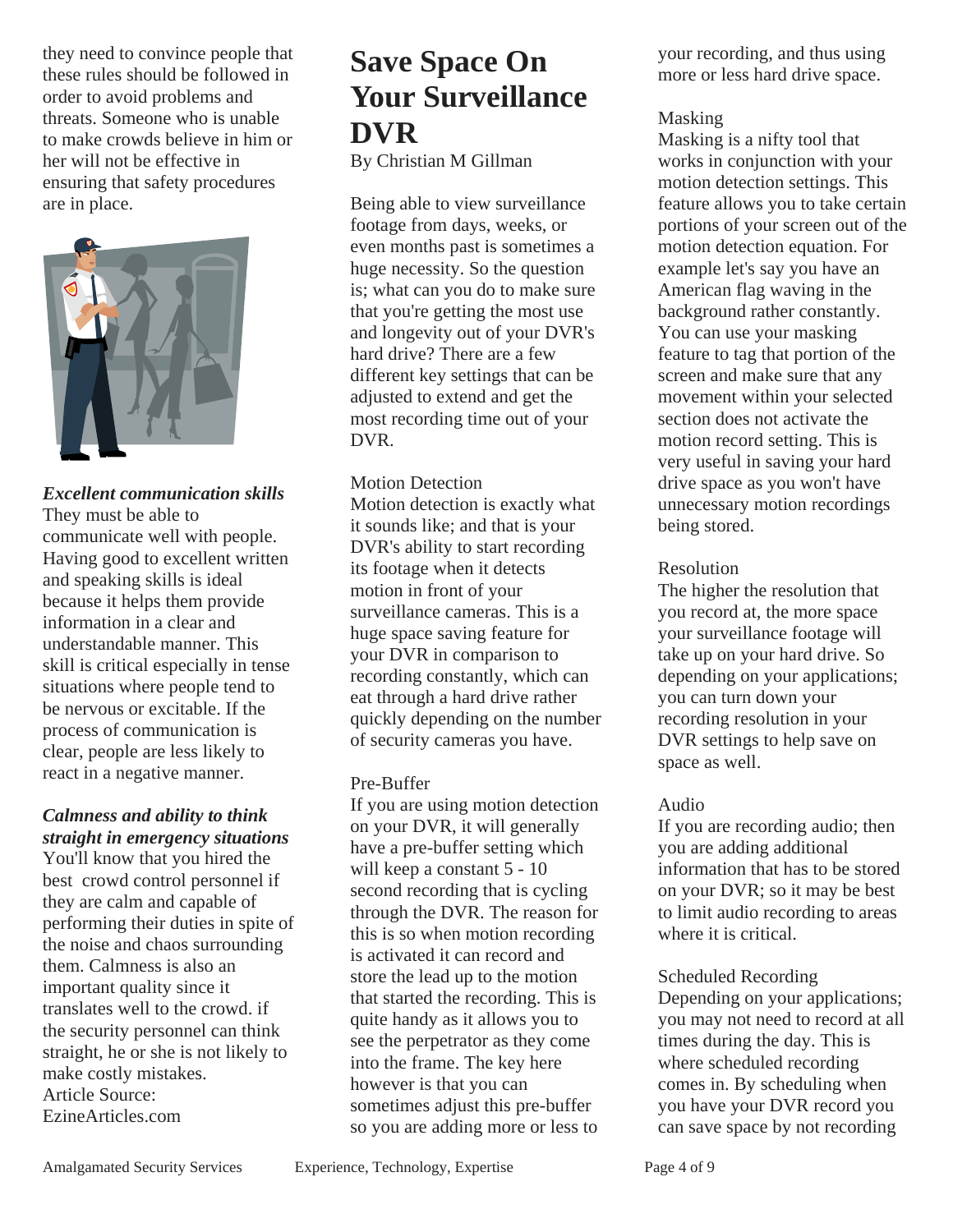<span id="page-4-0"></span>during all hours of the day. This option is usable with both constant recording and motion detection; which can make it quite the space saver.

Number Of Active Cameras The more security cameras you have actively recording; be it motion recording or not, will determine the amount of space you use up. Obviously the more cameras that are recording; the more space you will use. So if there are certain times of the day where you don't need certain cameras to be recording; it can be wise to schedule them not to, to help save on space.

By implementing a few of these different features and settings on your surveillance DVR; you will better be able to record and maintain longer stretches of footage.

Christian M Gillman has worked in the surveillance industry for over 6 years. Subscribe to our monthly newsletter, learn more about surveillance, and find great products at http://www.cu1.com

- CU1 - Your CCTV Products and Surveillance Equipment Source

Article Source: EzineArticles.com

> **Amalgamated Security provides a full range of security services, which include: Cash Services Electronic Security Access Control Data Storage Courier Services Guarding Services Alarm Monitoring Response Services**

## **How to Spot and Stop a URL Shortener Scam**

<>~<>~<><>~<>~<><>~<>~<><>~<

Unless you're a "techie," you may not know what a "URL shortener" is, but most of us -- Internet surfers, users of social networks and even emailers - use them all the time without knowing it.

If you're a crook, the fact that we use them without knowing is very useful because it means if they can tamper with them, they can load malware onto our PCs, also without us knowing.

So, what is a URL shortener?

Well, take a look at the address bar in your Internet browser. You may have typed in the web address you're visiting yourself - like www.scambusters.org. That's a URL -- or Uniform Resource Locator -- and it's the very precise information the Internet needs to take you to the right place.

But sometimes the URL appears in the address bar after you've clicked a link in an email or on a web page. It tells you where you're at but oftentimes, looking at the gobbledygook that appears there, you're none the wiser. You might recognize the first bit of the address but, likely as not, the remainder is a long jumble of meaningless letters, numbers and slashes.



Now, what happens if you want to copy and paste that link into an email, other document or a social networking site?

It looks a mess, sometimes several lines long. And, if you're using Twitter, that URL is often too long to even fit in a "tweet."

Enter the URL shortener. This is a simple, free application you'll find on several sites that reads in that long line, stores it on a computer server, and returns to you a much shorter URL that links to the full address.

You can do this yourself by visiting one of those sites - tinyurl.com and bitly.com are two of the better known ones - and pasting in a long address. In a second you'll have your shortened version that you can send to others.

Here's one we set up for Scambusters: http://clicks.aweber.com/y/ct/?l= EPyWa&m=JdKofWzP0GtWfo &b=3.Sz9caL6BH19VHSPkmV wg (though in this case, of course, it's longer than

scambusters.org!)

These days, some applications, especially those that support Twitter, automatically do the shortening for you.

It's a great space saver and super-

Amalgamated Security Services Experience, Technology, Expertise Page 5 of 9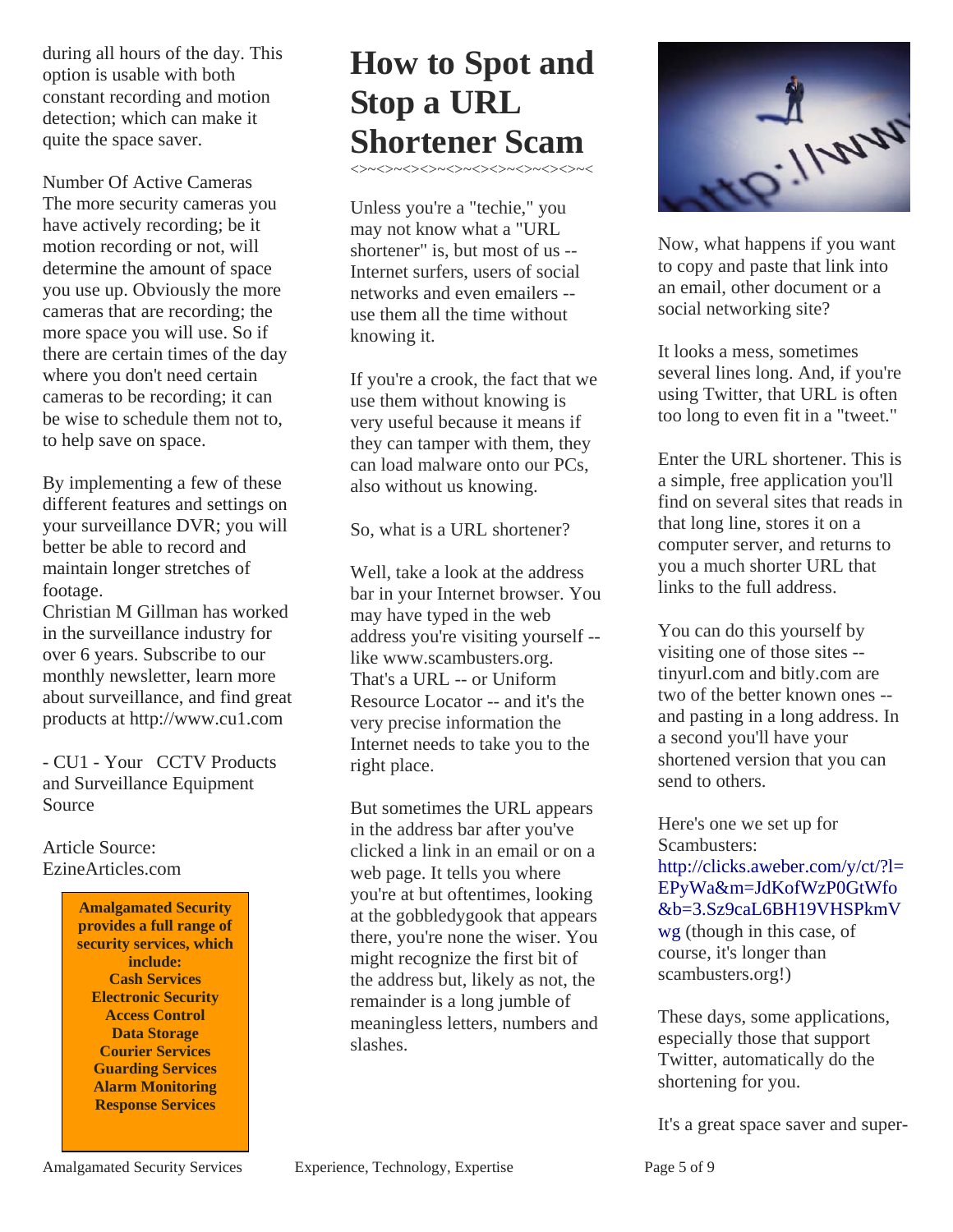#### <span id="page-5-0"></span>convenience, yes?

Well, up to a point it is, but according to Symantec, the Norton Internet Security firm, scammers are using the URL shortener technique to circulate massive amounts of malware. The attraction to the crooks is that people who receive shortened URLs can't see where they came from or where they're going to. Just like the genuine item, the recipient of a malicious shortened URL simply clicks on the link and goes to wherever the real web page is -- in this case a page that automatically tries to infect the victim's computer. Most recently this type of nasty link has cropped up in emails claiming to notify recipients of a canceled cash transfer, but clicking on it just leads to a malware infested page.

Most of the legitimate URL shortening services are onto the crooks and have implemented security measures to try to halt the abuse. For instance, the tinyurl.com service offers users who are trying to shorten URLs the ability to set up a preview that will show recipients what the

true address is before they go there.

So, for our earlier example, visiting

#### http://clicks.aweber.com/y/ct/?l= EPyWa&m=JdKofWzP0GtWfo &b=KulbUMAQ0XgkJuXe5G6r

yw enables you to see our real address and visit us from that page.

Needless to say, the scammers get around these and other types of security measures by creating

their own URL shortening service.

To counter these, several other websites now offer a URL lengthening service, enabling you to paste in the link you got and see exactly where it leads to.

Again, there are several of these, including knowurl.com and longurl.com (try pasting in that http://clicks.aweber.com/y/ct/?l= EPyWa&m=JdKofWzP0GtWfo &b=3.Sz9caL6BH19VHSPkmV wg

link there to reveal Scambusters again).

As you can see, it's turning into something of a cat and mouse game but there's no doubt that URL shortener abuse is going to be with us for some time.

Symantec blogger Nick Johnston comments on the phony bank transfer cancellation notification: "We saw hundreds of unique shortened URLs being used to link to this malware, and expect to see malware authors using this technique in the future."

Foiling this URL shortener abuse is a matter of taking three simple steps:

1. Be wary of any link that appears to be the output of a URL shortener. Basically, if the address is very short, comes to you in an email or appears on a website yet doesn't use recognizable words, it has probably been shortened.

2. If you have any doubts about the origin, copy and paste the link into one of the URL lengthening sites. For a fuller list than the ones we've provided, just initiate a web search for the words "URL lengthener."

3. Ensure your Internet security software is up-to-date. That way, if you do land on a malicious page, your software should alert you and block any attempts to upload malware.

In any case, you should always glance at the address bar when you arrive at a page via a link (rather than an address you keyed in), to make sure you know and understand exactly where you are.

And, of course, if you decide to use a URL shortener yourself to send a link to someone else, choose one of the well-known services (again you can do a search for these) and opt to generate a preview, so that those you send it to will be able to check it out for themselves.

That's all for today Reprinted from Internet **Scambusters** 

# **Safety Tips For Women Traveling Alone**

#### *By Marina De Haan*

A lot of women travel solo nowadays and of course they want to return home safe. When traveling, either locally or abroad, women have to put their safety first. It is important to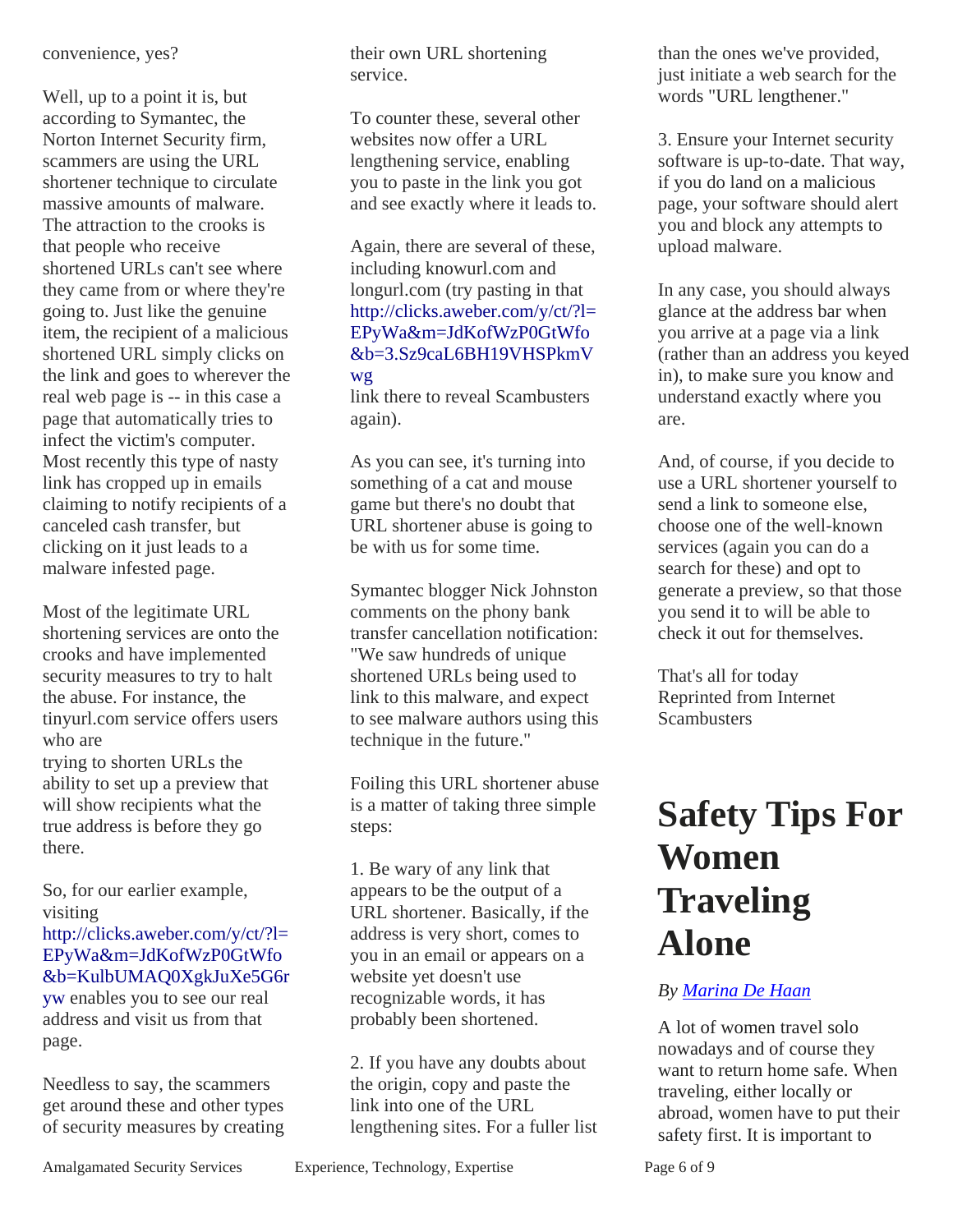<span id="page-6-0"></span>keep safe at all times especially when traveling to unknown destinations. Life is very precious and should be protected. Traveling alone could feel very liberating, but just keep in mind that safety always comes first whenever traveling alone.



Traveling alone is a great experience, but it is also important to follow some safety tips that will surely keep a woman out of harm's way. Here are some great tips that would be of help:

1) Awareness is the key.

While sight-seeing, it helps to remember the street names or landmarks that would tell where the person is exactly at that moment. It is also a must to be aware of one's surroundings, and signs that someone might be tailing behind for some reason. Awareness is different from paranoia!

2) Use maps and guidebooks.

Big maps show that you are a tourist. If you want to avoid this, take a small guidebook instead. It could be used while out in the streets. This will avoid attracting too much attention as being a tourist.

3) Dressing down is helpful.

Dressing down makes a person less conspicuous and is comfortable. It also helps to get rid of expensive jewelry as they may attract attention.

4) Walk along lighted and welltrafficked streets.

Avoid going into dark alleys because that's where opportunists usually lurk. Streets that have a steady stream of traffic are usually well-lighted and there are a lot of people as well.

5) Use covered luggage tags and locks for bags.

Covered luggage tags prevent prying eyes from seeing essential information. Don't use any address, just put your (mobile) phone number on the tag. Locked suitcases are secure and cannot be opened easily unless it is hacked off.

6) Remember the hotel's phone number as well as the police station's phone.

If a traveler happens to be lost, having the hotel's phone number (or the police) could help a person to go back to where he or she should be.

7) Divide money and credit cards: keep it in different places.

Do not keep all of the money in the wallet when you travel. Instead, divide it into smaller portions, and keep them in assorted places (some in the wallet, some in the pocket, some in a money bag secured to the belt loop, etc). In case thieves come and get something, they will not get everything.

These are just some safety tips that could be very helpful when women travel solo. It helps to be safe when traveling so that one's life could be protected from harm. Following safety tips could go a long way and would help a person to protect one's valuables as well. But most of all, life is preserved.

http://www.womentravelalone.co m

Article Source: EzineArticles.com

> **If you are interested in having First Aid Training or Defensive Driving Training for your staff, contact Amalgamated Security**

# **Five Tips to Stopping a Fire Before it Starts**

Aug 22, 2011

**Do a Smoke Alarm Audit** Do an audit of your home's smoke alarms. (If you don't have UL listed smoke alarms, make a plan to install them on each level of the home, especially near sleeping areas). Check placement: Smoke rises, so smoke alarms should be located on a ceiling or high on a wall. Alarms mounted on the ceiling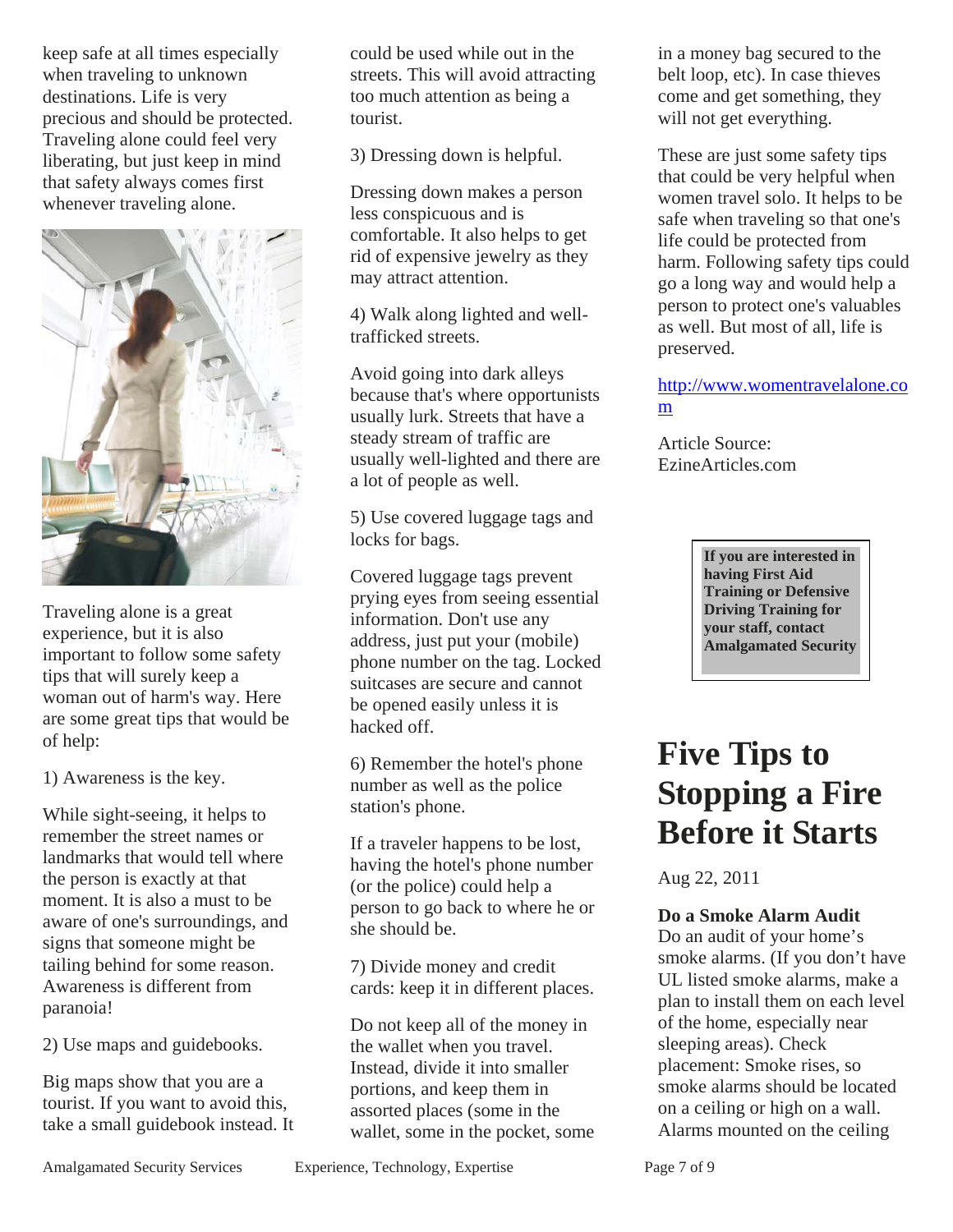<span id="page-7-0"></span>should be at least four inches away from the nearest wall and those mounted on walls should be four to twelve inches down from the ceiling. Test your alarms and be sure that they can be heard in bedrooms even when the doors are closed. If not, install smoke alarms in the bedrooms. Make sure that your kids know what the alarms sound like. Replace alarms that are older than 10 years and replace any alarm that has been painted over.

#### **Make Extinguishers Handy**

Be sure that you have at least one or more UL listed fire extinguishers in your home. An ABC-type extinguisher is a good all-purpose choice for fires in the home. Check the gauge located on the extinguisher to see if it needs to be replaced or recharged. Also be sure that the fire extinguisher is in an easily accessible location. Remember that fire extinguishers are not designed to fight large or spreading fires. Your number one priority is to have an escape plan and to get out safely. If the fire is small and contained and the room is not filled with smoke, get everyone out and call the fire department; then, you may use the fire extinguisher to control the fire.



#### **Talk Prevention with Your Kids**

Talk to your kids about how they can prevent fires. Children under age five are especially curious about fire and need to start learning about the tremendous danger. Take the mystery out of fire and make sure that your kids know the following safety tips:

- Never play with matches, lighters or candles.
- Never play with electrical cords and never put anything in a socket.
- Blankets or clothes should never be thrown on top of lamps.
- Don't turn up a heater without a grown-up's permission.
- If your clothes catch on fire, stop, drop and roll.

#### **Look at Your Home From Your Child's Perspective**

Think about how your child sees potential fire hazards in your home by getting down on your

hands and knees with them and taking a look around. See any dangling cords that could cause a problem if pulled? Enticing heaters or other appliances? Make adjustments to your home according to what you find.

#### **Avoid Overloading Sockets and Cords**

Do a walk-through of your home. If you see sockets with too many cords plugged in or even too many extension cords around the house, it may be time to have extra outlets installed by a professional. Always pay attention to the acceptable wattage for cords and lamps. Also look for extension cords that are "tacked up" or run under a rug as these could be a real fire hazard for kids and adults.

Copyright 2010 1105 Media Inc.

# **Types of Modern Security Fence Panels**

#### *By Ador Talukdar*

There are a number of different types of security fence panels to choose from. They come with a range of different features and solutions can be designed for almost any situation. It is a good idea to start by finding two or three companies that will do a free site survey. That way you can see for yourself what type will be best for your particular requirements. You will also then